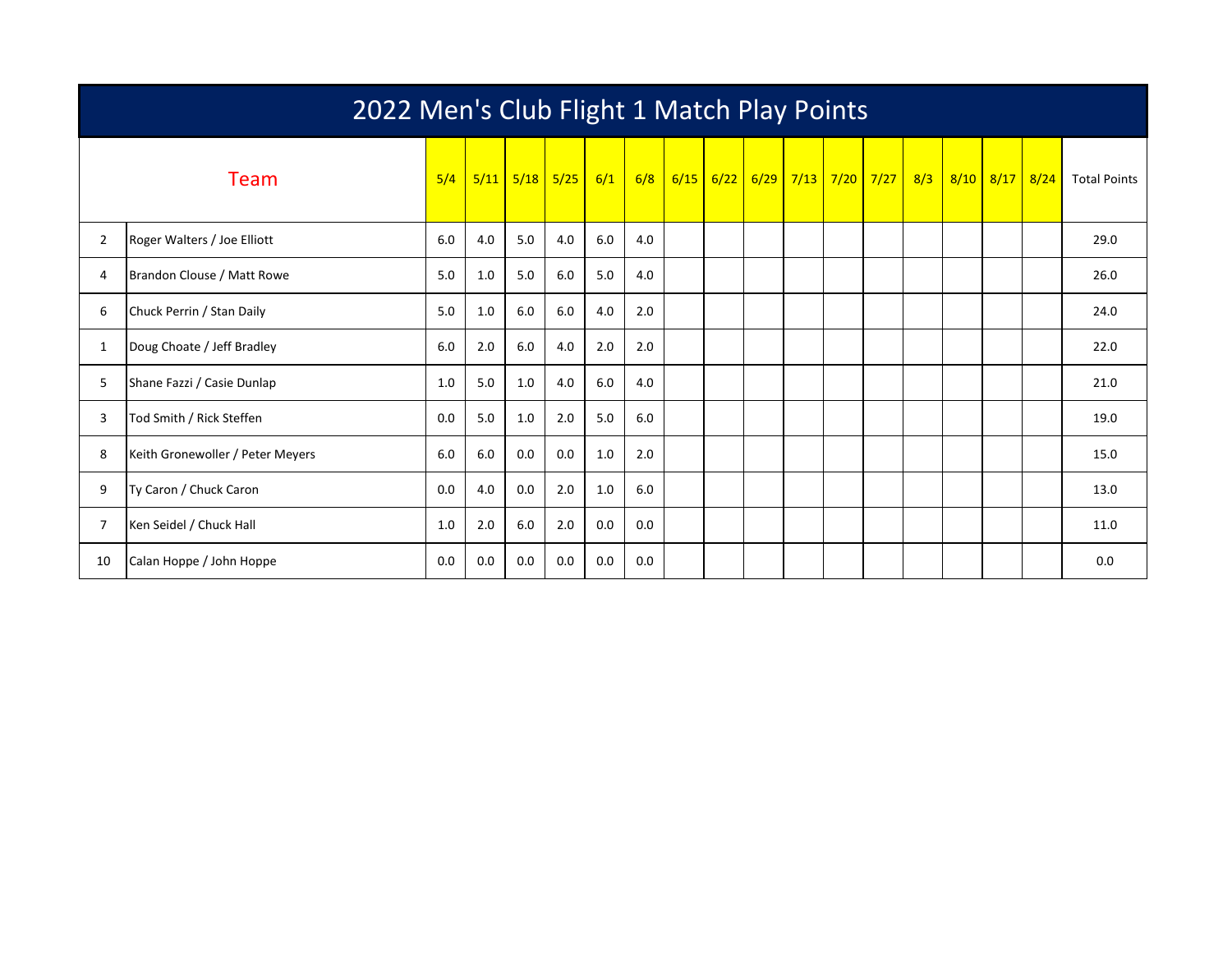|                | Men's Club Flight 1 Weekly Results |               |             |             |                 |  |  |  |  |  |  |  |  |  |  |
|----------------|------------------------------------|---------------|-------------|-------------|-----------------|--|--|--|--|--|--|--|--|--|--|
|                | 6/08/22 Round 6                    |               |             |             |                 |  |  |  |  |  |  |  |  |  |  |
| TEAM #         |                                    | Team<br>Match | Match<br>#1 | Match<br>#2 | Total<br>Points |  |  |  |  |  |  |  |  |  |  |
| $\mathbf{1}$   | Doug Choate / Jeff Bradley         | 0.0           | 0.0         | 2.0         | 2.0             |  |  |  |  |  |  |  |  |  |  |
| 5              | Shane Fazzi / Casie Dunlap         | 2.0           | 2.0         | 0.0         | 4.0             |  |  |  |  |  |  |  |  |  |  |
| 4              | Brandon Clouse / Matt Rowe         | 2.0           | 2.0         | 0.0         | 4.0             |  |  |  |  |  |  |  |  |  |  |
| 6              | Chuck Perrin / Stan Daily          | 0.0           | 0.0         | 2.0         | 2.0             |  |  |  |  |  |  |  |  |  |  |
| 3              | Tod Smith / Rick Steffen           | 2.0           | 2.0         | 2.0         | 6.0             |  |  |  |  |  |  |  |  |  |  |
| $\overline{7}$ | Ken Seidel / Chuck Hall            | 0.0           | 0.0         | 0.0         | 0.0             |  |  |  |  |  |  |  |  |  |  |
| $\overline{2}$ | Roger Walters / Joe Elliott        | 1.0           | 1.0         | 2.0         | 4.0             |  |  |  |  |  |  |  |  |  |  |
| 8              | Keith Gronewoller / Peter Meyers   | 1.0           | 1.0         | 0.0         | 2.0             |  |  |  |  |  |  |  |  |  |  |
| 9              | Ty Caron / Chuck Caron             | 2.0           | 2.0         | 2.0         | 6.0             |  |  |  |  |  |  |  |  |  |  |
| 10             | Calan Hoppe / John Hoppe           | 0.0           | 0.0         | 0.0         | 0.0             |  |  |  |  |  |  |  |  |  |  |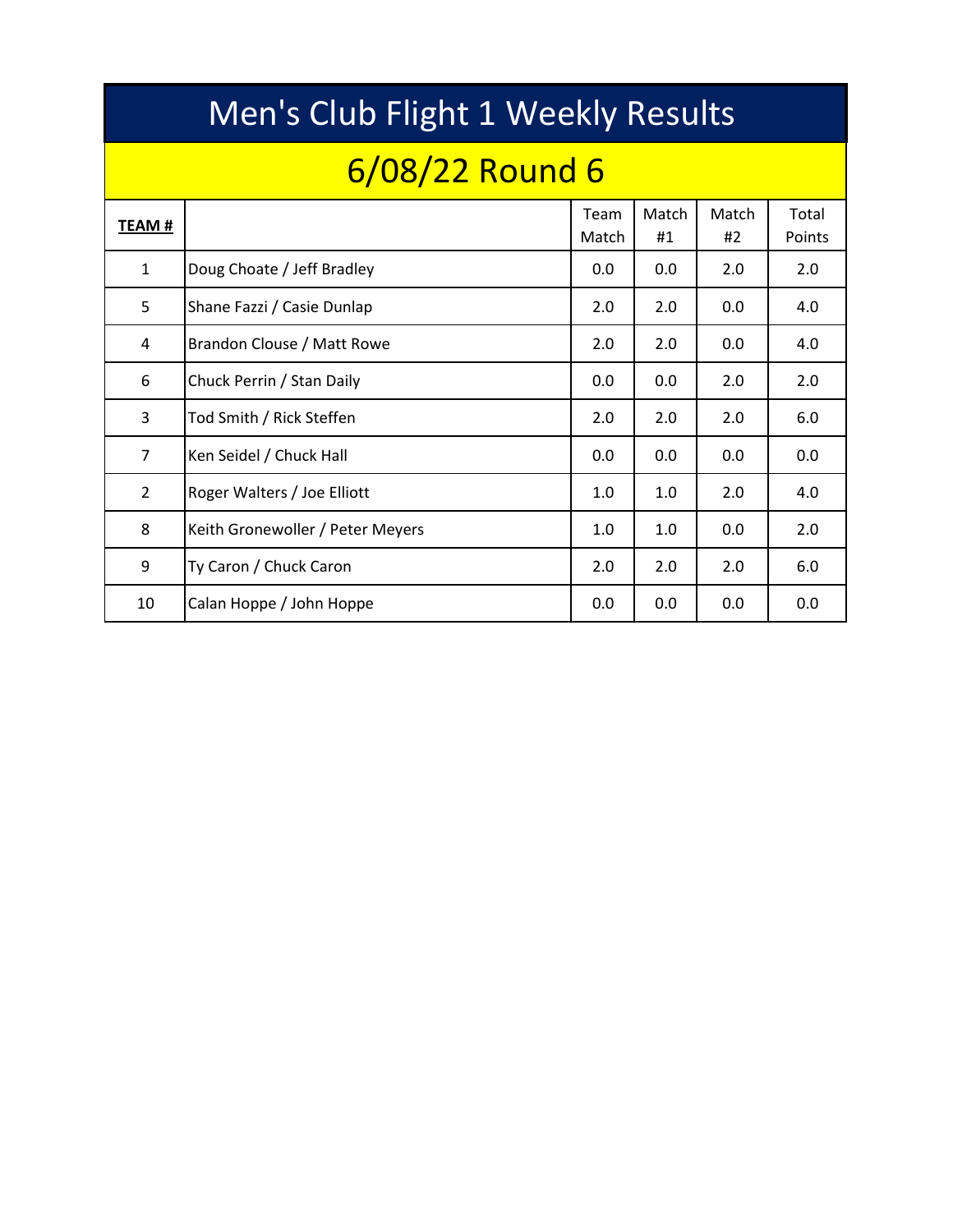|                | 2022 Men's Club Flight 2 Match Play Points |     |      |      |      |     |     |      |      |      |      |  |                        |     |      |      |      |                     |
|----------------|--------------------------------------------|-----|------|------|------|-----|-----|------|------|------|------|--|------------------------|-----|------|------|------|---------------------|
|                | <b>Team</b>                                | 5/4 | 5/11 | 5/18 | 5/25 | 6/1 | 6/8 | 6/15 | 6/22 | 6/29 | 7/13 |  | <mark>7/20 7/27</mark> | 8/3 | 8/10 | 8/17 | 8/24 | <b>Total Points</b> |
| $\overline{2}$ | Thom Hamick / Dennis Luedke                | 4.0 | 6.0  | 1.0  | 4.0  | 4.0 | 4.0 |      |      |      |      |  |                        |     |      |      |      | 23.0                |
|                | Jim Reed / Wendell Goad                    | 4.0 | 4.0  | 6.0  | 4.0  | 0.0 | 5.0 |      |      |      |      |  |                        |     |      |      |      | 23.0                |
| 6              | Neil Liebowitz / Craig Teter               | 6.0 | 2.0  | 0.0  | 6.0  | 2.0 | 5.0 |      |      |      |      |  |                        |     |      |      |      | 21.0                |
| 5              | Jeff Asselin / Hank Kracht                 | 6.0 | 0.0  | 3.0  | 2.0  | 3.0 | 4.0 |      |      |      |      |  |                        |     |      |      |      | 18.0                |
|                | Jim Pearce / David Hallford                | 2.0 | 2.0  | 3.0  | 3.0  | 6.0 | 1.0 |      |      |      |      |  |                        |     |      |      |      | 17.0                |
| 3              | Tom Gentilcore / Mac McCurdy               | 0.0 | 3.0  | 5.0  | 3.0  | 3.0 | 1.0 |      |      |      |      |  |                        |     |      |      |      | 15.0                |
| 8              | James Martinez / Anthony Manzanares        | 2.0 | 4.0  | 4.0  | 2.0  | 0.0 | 2.0 |      |      |      |      |  |                        |     |      |      |      | 14.0                |
| 4              | Roger Schouten / Mitch Morgan              | 0.0 | 3.0  | 2.0  | 0.0  | 6.0 | 2.0 |      |      |      |      |  |                        |     |      |      |      | 13.0                |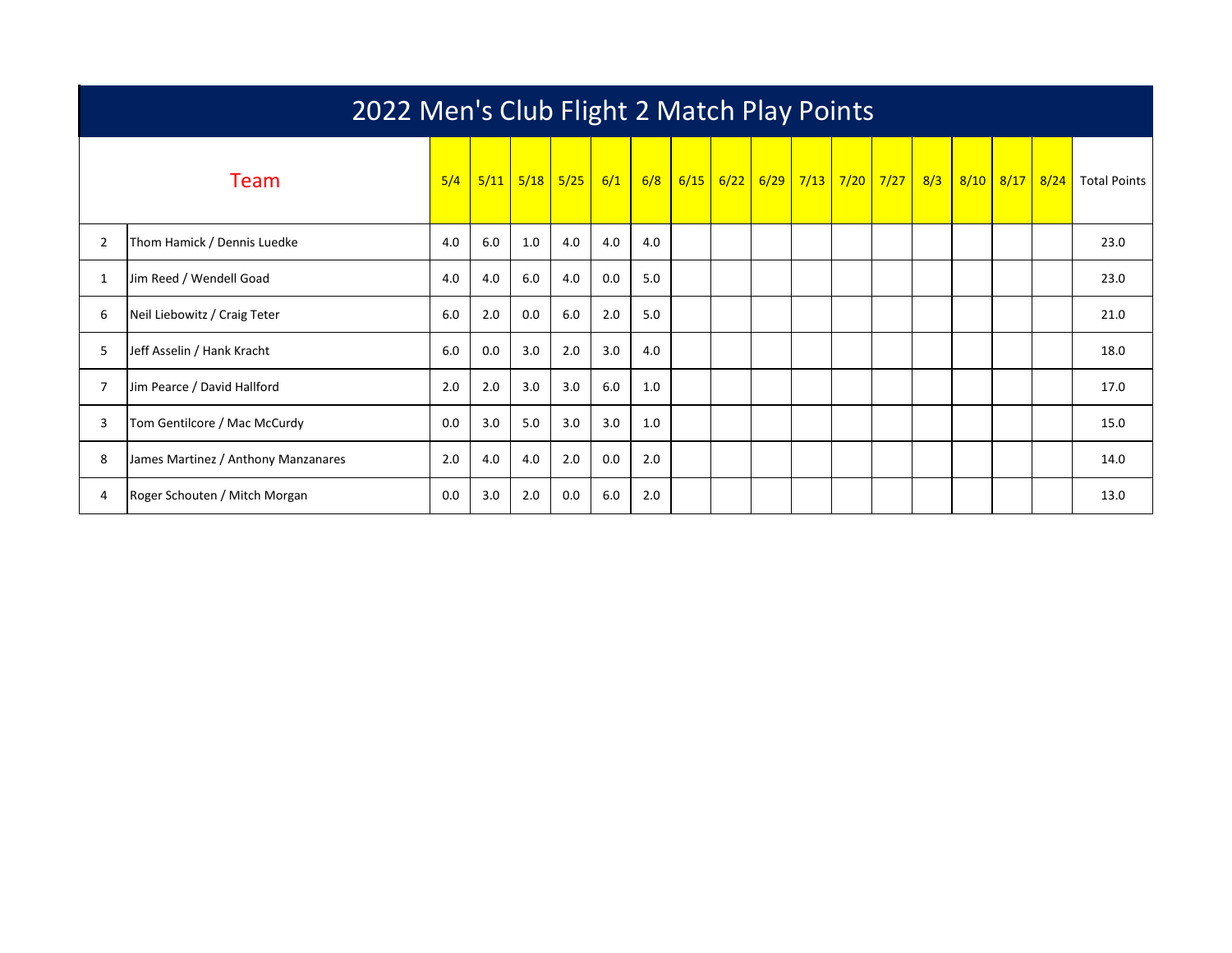|                | Men's Club Flight 2 Weekly Results |               |             |             |                 |  |  |  |  |  |  |  |  |  |  |
|----------------|------------------------------------|---------------|-------------|-------------|-----------------|--|--|--|--|--|--|--|--|--|--|
|                | 6/08/22 Round 6                    |               |             |             |                 |  |  |  |  |  |  |  |  |  |  |
| <b>TEAM#</b>   |                                    | Team<br>Match | Match<br>#1 | Match<br>#2 | Total<br>Points |  |  |  |  |  |  |  |  |  |  |
| $\mathbf{1}$   | Jim Reed / Wendell Goad            | 2.0           | 2.0         | 1.0         | 5.0             |  |  |  |  |  |  |  |  |  |  |
| 3              | Tom Gentilcore / Mac McCurdy       | 0.0           | 0.0         | 1.0         | 1.0             |  |  |  |  |  |  |  |  |  |  |
| $\overline{2}$ | Thom Hamick / Dennis Luedke        | 2.0           | 0.0         | 2.0         | 4.0             |  |  |  |  |  |  |  |  |  |  |
| 4              | Roger Schouten / Mitch Morgan      | 0.0           | 2.0         | 0.0         | 2.0             |  |  |  |  |  |  |  |  |  |  |
| 5              | Jeff Asselin / Hank Kracht         | 2.0           | 2.0         | 0.0         | 4.0             |  |  |  |  |  |  |  |  |  |  |
| 8              | Mike Mendoza / James Martinez      | 0.0           | 0.0         | 2.0         | 2.0             |  |  |  |  |  |  |  |  |  |  |
| 6              | Neil Leibowitz / Craig Teter       | 2.0           | 2.0         | 1.0         | 5.0             |  |  |  |  |  |  |  |  |  |  |
| 7              | Jim Pearce / David Hallford        | 0.0           | 0.0         | 1.0         | 1.0             |  |  |  |  |  |  |  |  |  |  |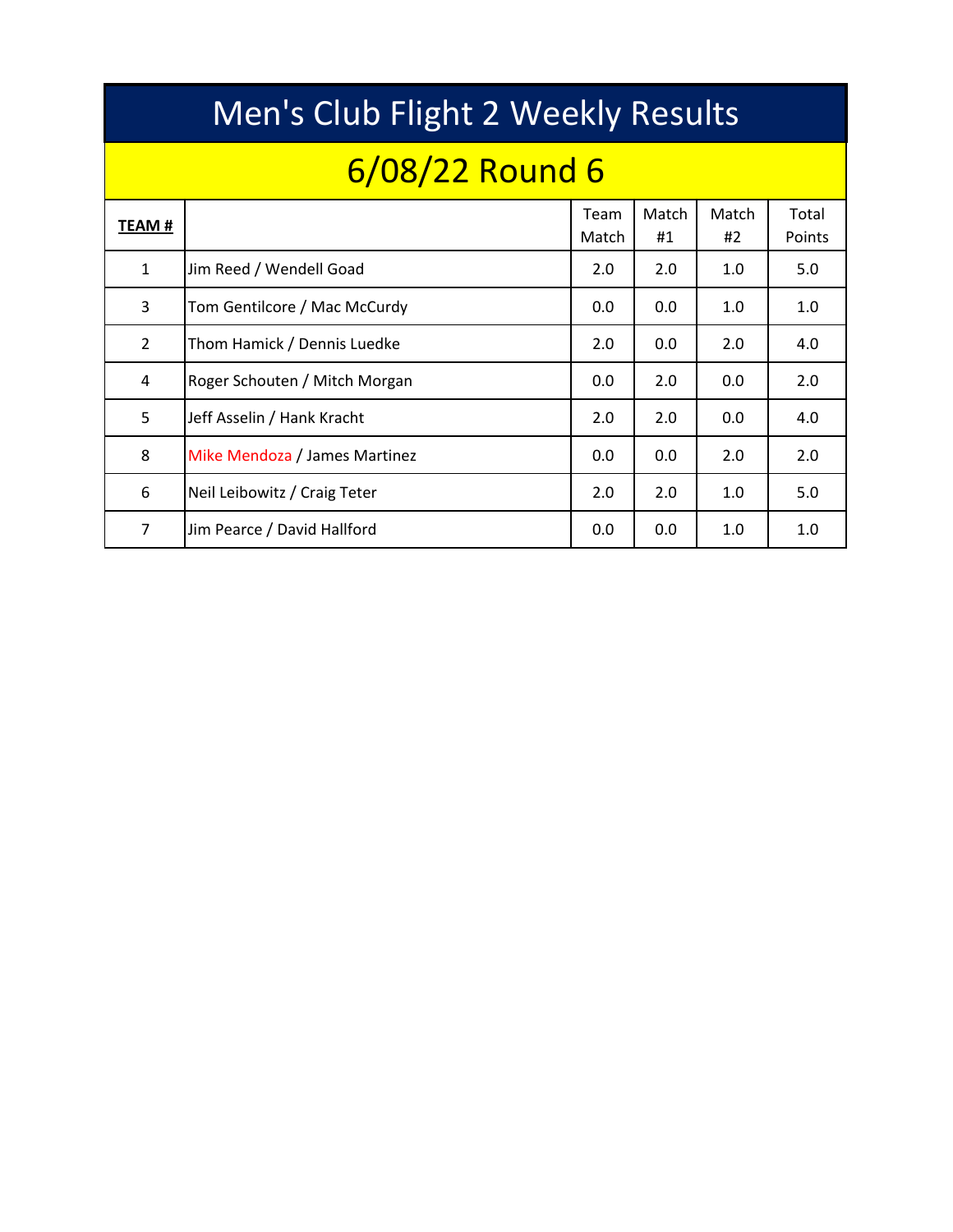|                | 2022 Men's Club Flight 3 Match Play Points |     |      |      |      |     |     |      |      |  |             |  |                        |     |      |      |      |                     |
|----------------|--------------------------------------------|-----|------|------|------|-----|-----|------|------|--|-------------|--|------------------------|-----|------|------|------|---------------------|
|                | <b>Team</b>                                | 5/4 | 5/11 | 5/18 | 5/25 | 6/1 | 6/8 | 6/15 | 6/22 |  | $6/29$ 7/13 |  | <mark>7/20 7/27</mark> | 8/3 | 8/10 | 8/17 | 8/24 | <b>Total Points</b> |
| 6              | Cuoy Jensen / Josh Fusilier                | 2.0 | 6.0  | 4.0  | 2.0  | 6.0 | 6.0 |      |      |  |             |  |                        |     |      |      |      | 26.0                |
|                | Fred Inman / Eric Miller                   | 6.0 | 3.0  | 2.0  | 4.0  | 6.0 | 3.0 |      |      |  |             |  |                        |     |      |      |      | 24.0                |
| $\overline{2}$ | Andrew Terrazas / Luke Cody                | 1.0 | 4.0  | 6.0  | 4.0  | 0.0 | 6.0 |      |      |  |             |  |                        |     |      |      |      | 21.0                |
| 3              | Brian Shene / David Bernat                 | 4.0 | 3.0  | 0.0  | 4.0  | 4.0 | 3.0 |      |      |  |             |  |                        |     |      |      |      | 18.0                |
| 5              | Mark Kralich / Doug Horsey                 | 3.0 | 2.0  | 5.0  | 2.0  | 2.0 | 4.0 |      |      |  |             |  |                        |     |      |      |      | 18.0                |
| 4              | Doug Zon / John Nauroth                    | 3.0 | 3.0  | 6.0  | 4.0  | 0.0 | 0.0 |      |      |  |             |  |                        |     |      |      |      | 16.0                |
|                | Tom Noel / Ron McCann                      | 5.0 | 3.0  | 1.0  | 2.0  | 4.0 | 0.0 |      |      |  |             |  |                        |     |      |      |      | 15.0                |
| 8              | Dan Birrer / David Ballard                 | 0.0 | 0.0  | 0.0  | 2.0  | 2.0 | 2.0 |      |      |  |             |  |                        |     |      |      |      | 6.0                 |